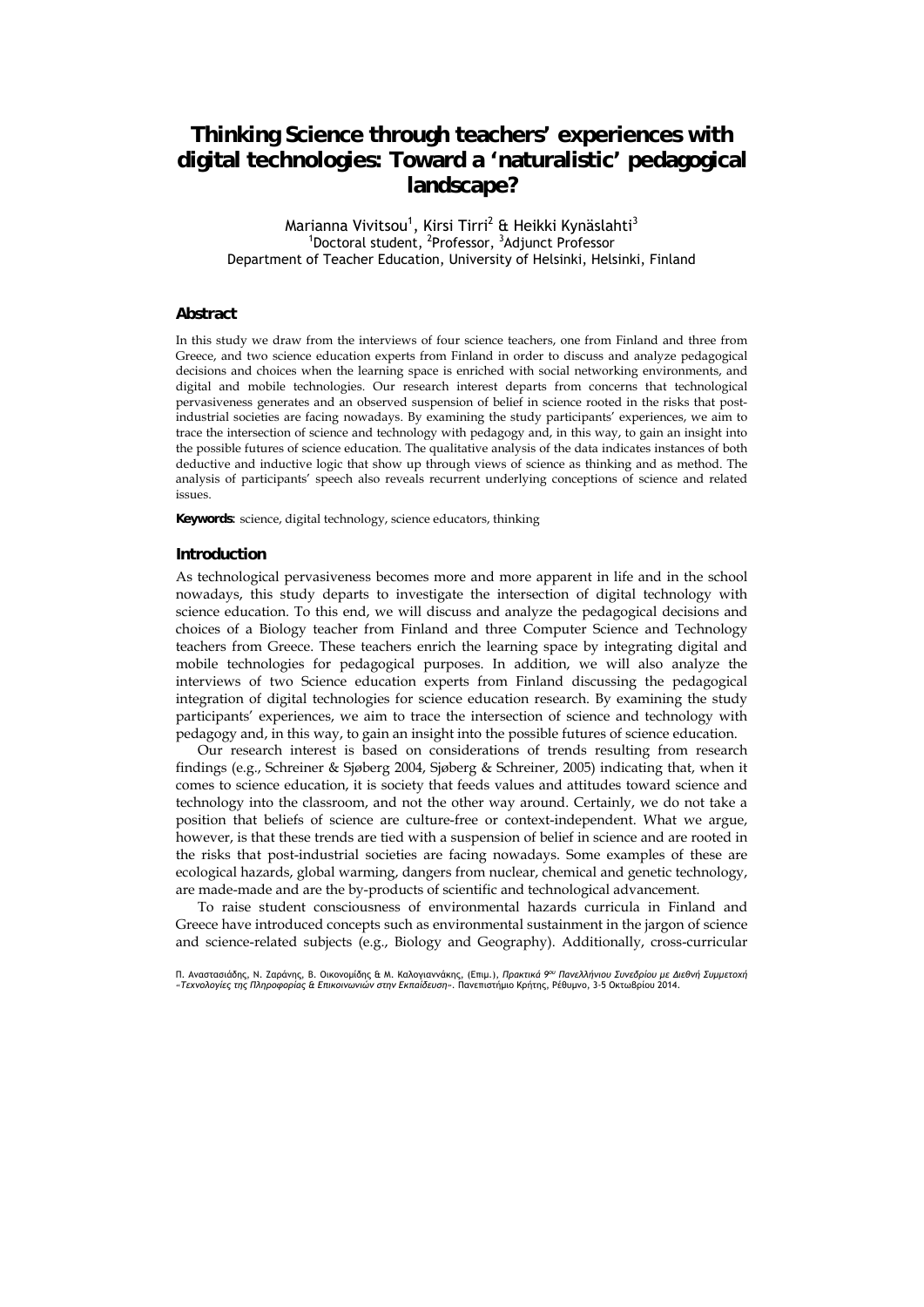teaching hours are allocated in the school timetable. In a discussion of findings of a study that examines student values and attitudes from 75 schools in Finland, Uitto and colleagues (2011) argue that participation in school practices and learning sustainability can promote environmental responsibility more effectively than traditional instruction. We consider that the trend to extend indoor curriculum to outdoor scientific classes that we observed in our search for up-to-date themes in science education conferences correlates positively with Uitto et al.'s (2011) finding. As environmental sustainability relates to science both directly and indirectly, changes in teaching science seem but inevitable in the future.

Developments in digital technologies are also by-products of scientific and technological advancement. Another type of disbelief then relates to the digital technologies themselves. Despite the fact that digital, mobile and networking devices and environments connect individuals, they often become a world of their own that dis-connects (Ihde 1990) and, eventually, comes to undermine young people's educational achievement and time management for learning and personal growth. Obviously, teachers play a catalytic role in the ways the role of science is translated in education and in society. Science educators' thinking, therefore, presents a research challenge for us and adds to the considerations we discussed earlier.

Along with the fact that digital technologies change the ecology of the traditional learning environment these challenges seem even more pressing nowadays when it becomes more and more evident that people learn with the configurations of multiple technologies in concert. This comes as a development of what is termed by Tsihrintzis et al. (2012) pervasive computing. Pervasive computing or the third wave of computing technology allows users to interact with a variety of networked digital devices. In our study however, the emphasis is on the human element rather than the purely technological. We believe then that, in order to gain a better insight into the situation, it is important to understand how science teachers think, make decisions and act. In other words, it is important to understand teachers' pedagogical thinking (Kynäslahti et al., 2006).

By considering teachers' thinking in relation to their professional life decisions we position science teachers as 'beings-in-the-world' and, at the same time, explore the subtleties of their particular situations. This is an aspect that has been traditionally disregarded in, for example, artificial intelligence design (Dreyfus, 1992). The research need to augment our knowledge of teachers' thinking is consistent with the need expressed by Chrysafiadi and Virvou (2013) for a design of e-learning models and systems that is informed of user knowledge state and characteristics.

It remains, therefore, to look into the study participants' speech and determine whether our assumptions are confirmed, or not, and to what extent. In this way, we will seek answers to our main research question, 'In what ways do science educators use digital technologies and social media to promote science-related concepts and literacies?'

We will do so through the analysis and discussion of pedagogical decisions and choices as appear in the participants' speech and in relation to our review and discussion of the relevant literature.

### **Theoretical background**

In this study, we hold the view that the prevailing definition of science education changes into one that blends both deductive and inductive modes of thinking in the teaching of science and technology, with technology. By this, we mean that the transposition involves an insight into (natural) phenomena and related concepts that complements an approach that relies upon laws, formulas and calculations. This way of blending a more 'naturalistic'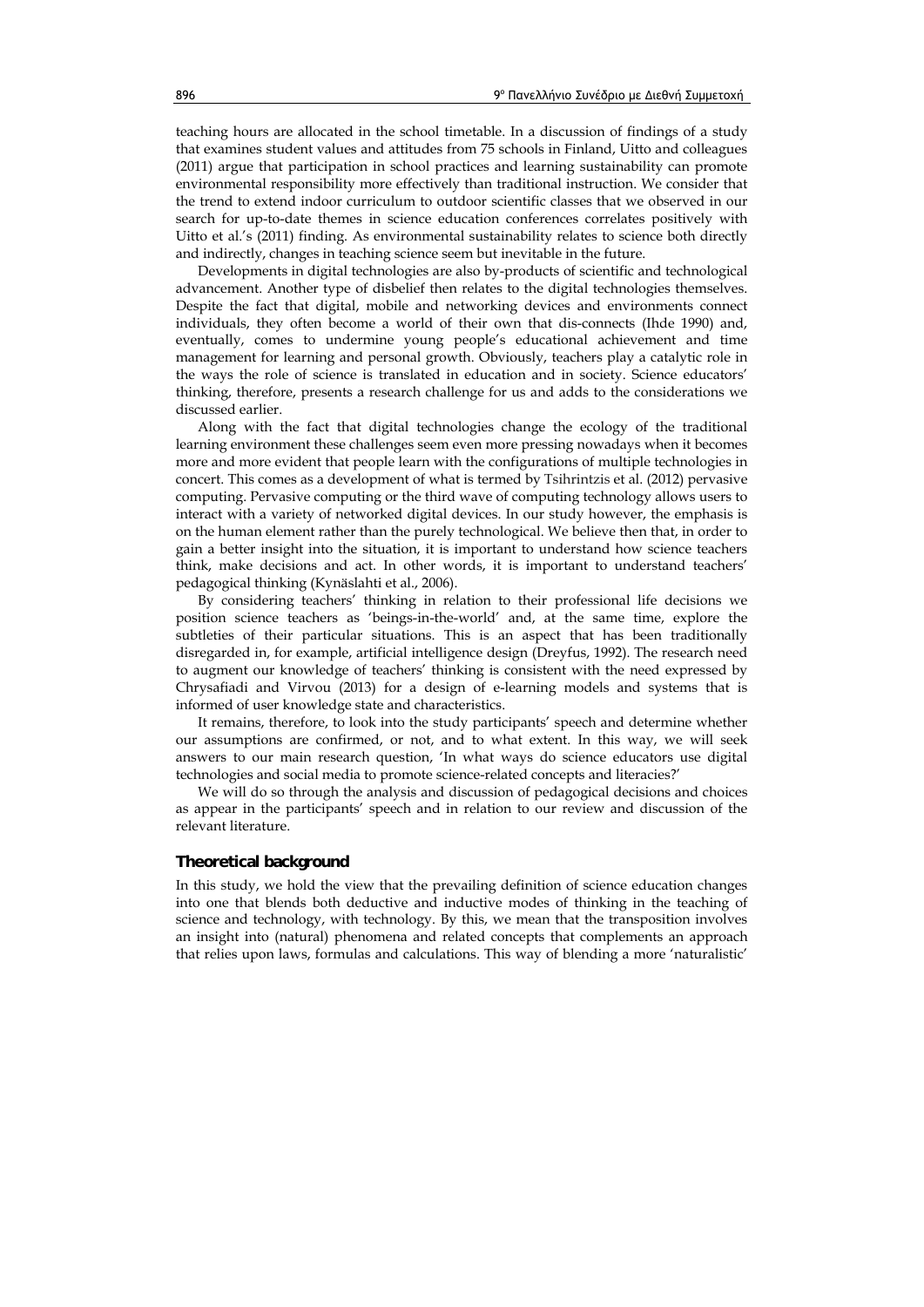with the core 'scientific' approach positions organically the study of science-related concepts into the living experience and enriches student learning of science with digital technologies, whether this occurs in the classroom, the school laboratory or outdoors.

Our review of the literature aims to link the discussion with theories in the natural (or physical) and the human sciences. To this end, we depart from what Polkinghorne (1983) calls the 'original debate' that asks whether the former should emulate the methods of the latter or whether the human sciences should develop their own methods. The debate was framed as a result of the commitment of natural sciences to the investigation for a theory that explains events in a clear and precise manner during a time when reality was connected to an understanding of knowledge as certainty. Since then developments of alternative systems of inquiry brought about changes in our understanding of the nature of the scientific enterprise. Inevitably, the realization came up that the debate should be refocused and methodology should bring about new conceptions of how we know and understand the world (Polkinghorne, 1983).

The 'naturalistic' stance in this study, therefore, does not draw from the 'received view' or deductive system of inquiry. Guiding perspectives (Polkinghorne 1983, 90) of the received view include: knowledge (as opposed to opinion); and the deductive logic (i.e., one generated from axiom statements and grounded in observation statements. Polkinghorne (1983, pp.56-7) uses an example from Chemistry to discuss qualitative differences that were once reduced to differences in quantitative relationships among the parts of a whole. A living thing, although it consists in chemical reactions, derives its aliveness from its particular structure, i.e., the mutually supporting ensemble of interactions. It is, therefore, through this process (i.e., emergence) that we can understand the parts in terms of the characteristics of the whole.

A study consideration results from research findings (Schreiner & Sjøberg 2004, p.5) indicating that, despite the fact that the ways students engage and relate to science in school cannot be measured, attitudinal outcomes are longer-lasting in the mind of the learner than the actual content mastered. In an international comparative study of 15-year-olds from 35 countries Sjøberg & Schreiner (2005) map out attitudinal and affective perspectives of science and technology young people bring to school or have developed at school. According to the study findings, both Finnish and Greek students agree rather strongly that science and technology are important for society. Surprisingly though, young people in both countries seem to be very reluctant to become scientists (Sjøberg & Schreiner, 2005, pp. 4, 6).

Our intention in this study is to stress out that what we need for a better education is a deeper understanding into people's values and beliefs, or in other words, insights into the ways people involved in the educational situation interpret reality. In the same way, we need to understand what they think of technology in pedagogy.

The prevalent account of technology as means to an end is rooted in the explanation of technology as an act of human artifice. This instrumental account points toward one end: humans should try to master technology and use it in the most profitable manner (Heidegger, 1977). In his work Heidegger attempts to capture the essence of technology as a way in which truth happens (Riis, 2010, pp. 125-6). According to Riis (2010), this is where the interest in Heidegger's philosophy of technology lies in, i.e., in seeking answer to the question: 'How does the world appear when disclosed through modern technology?'

The essence of modern technology prepares nature to stand at command and be able to deliver what is ordered from it (Heidegger 1977, 320). Following this, the world is captured in terms of a resource that must be describable in quantitative terms that make resources easier to count and control (Rriis, 2010, p.126). The technologically disclosed world is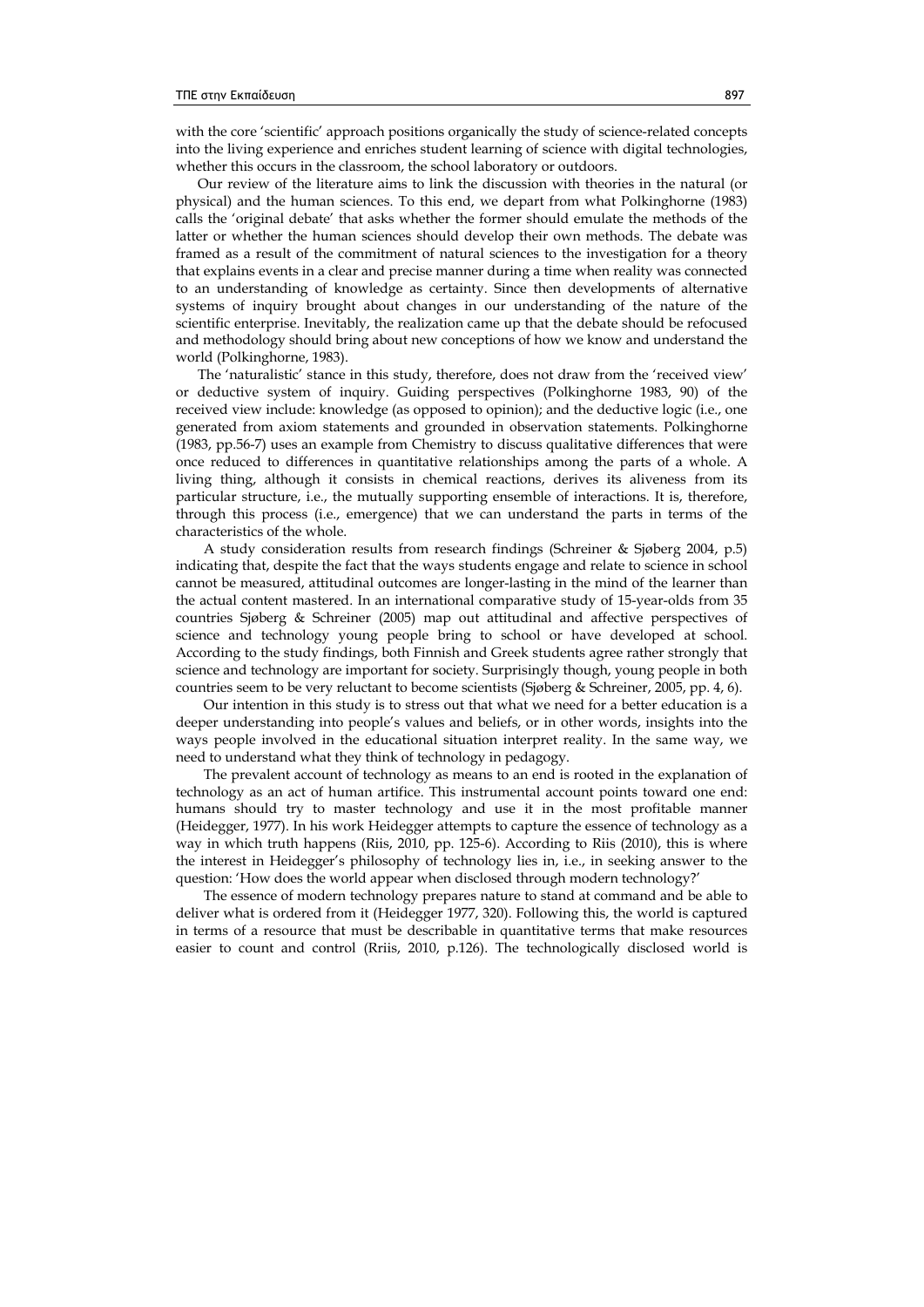potentially controllable object and so everything in this framework appears as something, as object rather than subject, Riis argues. What humans fail to notice is that in this disclosure of the world they are themselves treated as resources that produce and secure even further resources. It is not enough, therefore, to take technology at face value. What technologies actually encourage us to do is to reason in terms of ends, means and objects. According to Heidegger, this is calculative reasoning, or thinking.

Considering pressing needs for changes in the way we think and act upon the world, we agree that calculative thinking is not enough. What is significant nowadays is to consider how education can best respond to the responsibilities and requirements the current era generates. The latter are tied with notions such as responsibility for other humans, other species and the environment, and respect for otherness. As such, they are also intertwined with the aims and goals of science education. Our insights from research in pedagogical mediated publics (i.e., where teaching and learning experiences are enhanced with social networking and digital technologies; Vivitsou et al. forthcoming) indicate that a space opens up for learning that builds upon human relations in an ongoing, interpretive dialogue. In this technologically enhanced space young people connect with peers and construct knowledge also by developing an understanding of not only natural environments but of the objects and the activities found in these.

Following the inductive logic as discussed in Polkinghorne (1983, pp. 108-9), through the analysis of the participants' talk we aim to discover the values that are held to be true by them, as members of the science educators' community. In accordance with the principles of induction, we do not aim to generalize across a population. What we aim, however, is to generalize across the phenomenon, which, in this study, is located at the intersection of science and technology with the pedagogical thinking.

# **The Study**

## *Aims & methods*

To achieve the aims of this qualitative study we will discuss and analyze the content of data resulting from semi-structured interviews. In these, the Finnish and the Greek science teachers discuss their experiences of integrating digital technologies, and social networking environments in teaching science and related subjects. Through content analysis we aim to gain insight into the participants' views and to offer valid research outcomes.

## *The context and the participants*

As we mentioned above, in this study data sets result from semi-structured interviews that cover 3 phases of collection. The first is held in May 2011 and involves two one-hour long discussions. One with a female Biology and Geography teacher from an upper secondary school in Helsinki, Finland and another with a male Computer Science teacher in Northwest Greece. Both respond to questions about the ways they integrate web-based and digital environments and tools into the pedagogical practices for learning. The interview reveals the need for the Greek teacher to circumvent limitations imposed by the lower secondary Computer science curriculum. In this way, the teacher deals with issues relating to obsolete content of learning and insufficient subject teaching time.

By running after-school, project-based activities and integrating seventh with eighth and ninth graders, this teacher and his colleagues work on a voluntary basis and, eventually, construct a 'parallel', flexible curriculum. Participation depends on student choices among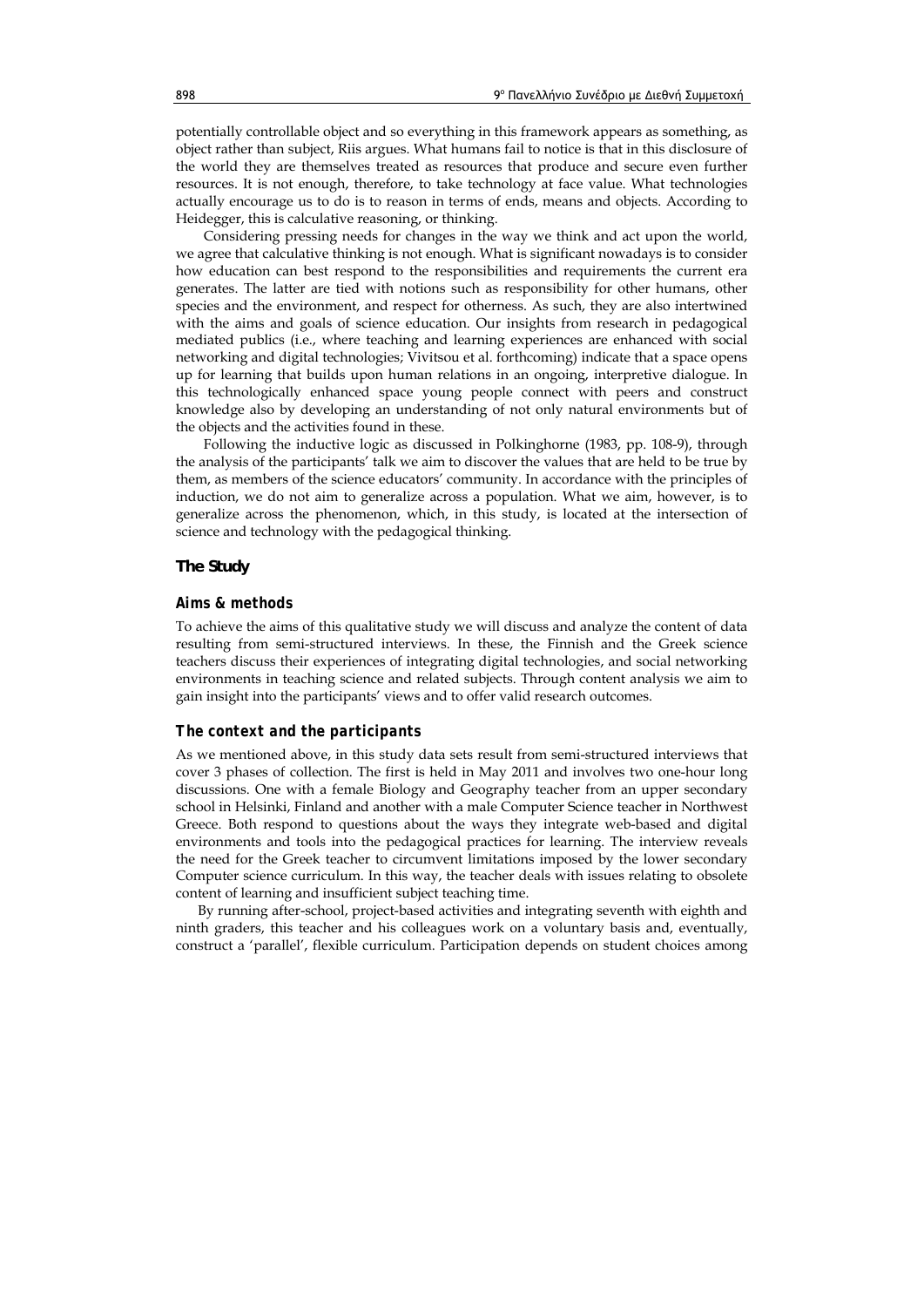themes that draw from human and natural sciences, is technology enhanced and uses digital environments for real time and asynchronous communication with students and teachers from different locations. Considering this, we decided to hold a second round of interviews in the following year (October 2012). In addition to the Computer Science teacher, the group of study participants is enlarged with his volunteer colleagues, a female Technology and a male Computer Science teacher. They were interviewed separately for approximately 20 minutes each and questions were more focused on whether technologies can fail the overall teaching plan; how this can be amended; and what this whole pedagogical scheme means for students and the learning process, as well as for the teachers' professional development.

The final round of data collection takes place in November 2013 and involves two female science education experts at the University of Helsinki, one postdoctoral and one doctoral researcher. The interview comes, in reality, as an informal discussion between three colleagues, i.e., the Finnish researchers and the lead author where the former elaborate on the experience of design and research into learning Physics and Chemistry with digital and mobile technologies in two primary schools in Finland. Water, air and motion are the natural phenomena under investigation. Interview questions mainly ask about the ways science teachers teach science nowadays, how technology and networked spaces enhance student understanding of scientific concepts and in what ways the latter engage in digitally enhanced activities.

Overall, Table 1 below shows the study participants and the technologies they use to teach or study teaching and learning science and science-related subjects:

| Study participants ( $N=6$ ) /     | Technologies & content of learning                                 |
|------------------------------------|--------------------------------------------------------------------|
| Year of interview                  |                                                                    |
| <b>SCIE Fi T1</b>                  | This female teacher uses social networking environments to teach   |
| (Science, Finland, Teacher 1/2011) | Biology and Geography in an Upper Secondary School, Helsinki.      |
| SCIE Gr T1 / 2011, 2012            | These male teachers work with two thematic student groups. One     |
| SCIE Gr T2 / 2012                  | examines illusions and dangers hidden in social networking.        |
|                                    | Another looks into environmental hazards and possible solutions    |
|                                    | for sustainability (Lower secondary, Northwestern Greece).         |
| SCIE Gr T3 / 2012                  | Like her colleagues, this female teacher uses networked spaces and |
|                                    | digital and mobile technologies to teach Technology and to look    |
|                                    | into Human Relationships with a group of students. The students    |
|                                    | read books, discuss ideas and, in order to express their emotions  |
|                                    | and tell stories with posters and pantomime in project-based after |
|                                    | school activities (Lower secondary, Northwestern Greece).          |
| SCIE Fi Xp1 / 2013                 | These female Science education experts use technologies to study   |
| SCIE Fi Xp2 / 2013                 | teaching and learning Physics and Chemistry with digital and       |
|                                    | mobile technologies in 2 Finnish primary schools.                  |

**Table 1. Participants, year of interview, technologies & learning content** 

### **Findings and Discussion**

The analysis reveals two focused concepts. In one science comes up *as way of thinking*. In another science is *method* that links with digital technology. Digital technology, therefore, appears as science used for the teaching of science or related concepts and literacies. Also, there is a third concept recurrent in the participants' talk and becomes evident where the discussion brings forward the *underlying conceptions* or the meanings they attribute to science and related issues. We will discuss these further in the following sections.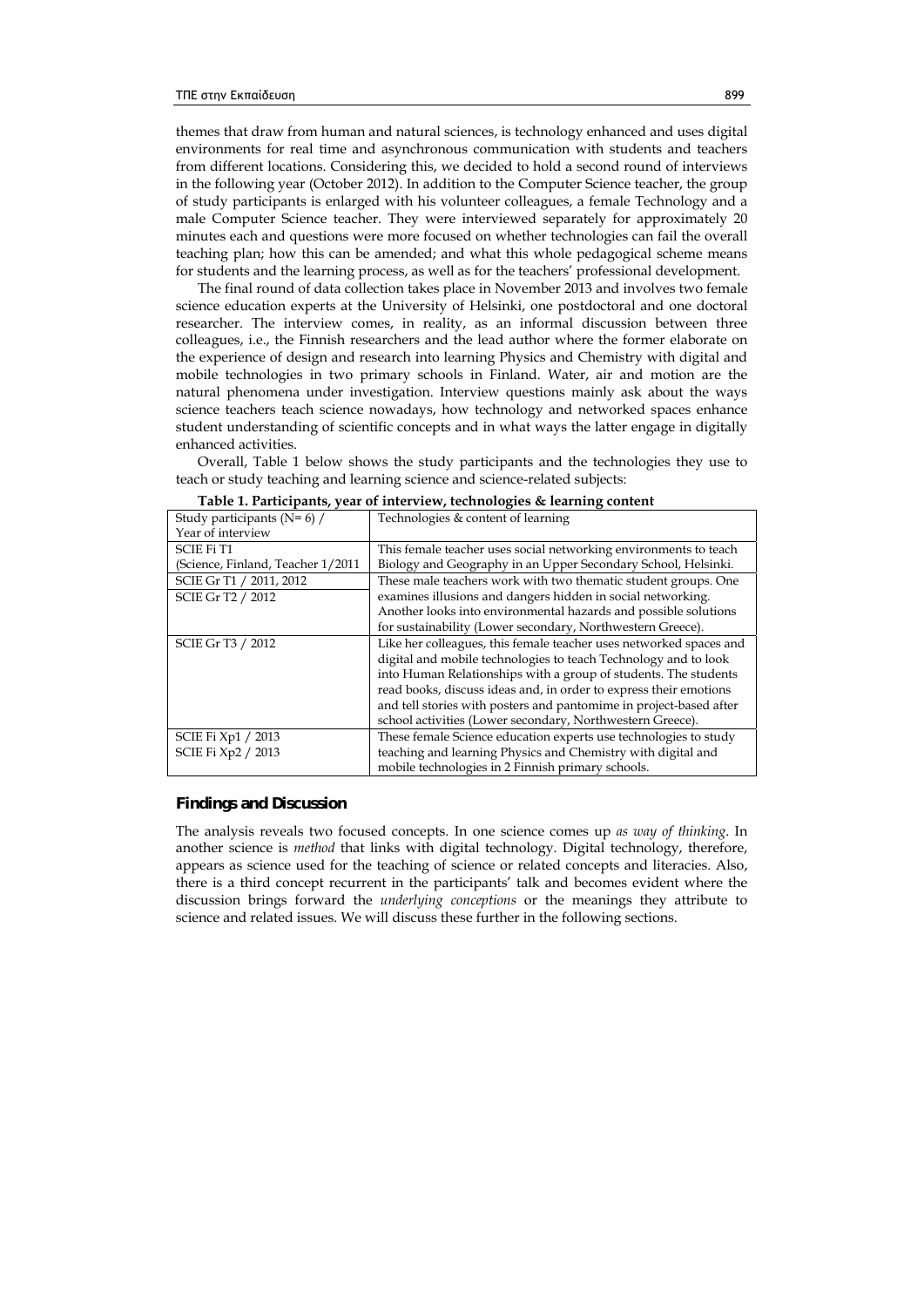## *Science as Thinking*

In this study, Science as Thinking seems to be a theme in the talk of, almost exclusively, female participants. As categories emerge through the analysis of interviews, the Finnish teacher's statement that knowledge building is a movement from the whole picture to details expresses a pedagogical belief on the one hand. On the other, the scientific stance for synthetic and analytical thinking also comes up and relates with the need for teaching natural phenomena as a whole, '*not just objects'*, as Xp1 explains. To further delineate the argument, Xp1 presents her view of learning science as starting from the qualitative sense of the phenomenon and ending up with the quantitative aspect. This is a perspective that Xp2 seems to support as well. In addition, knowledge construction in science requires experimentation, measurement, gathering data and deriving rules instead of using calculations and mathematical formulas. Science is goal-oriented, takes hard work and creates tensions, as both Xp1 and Xp2 strongly argue. The Greek T3 seems to be thinking along similar lines. This relation shows up in T3's argument that it is hard for students to translate '*scientific knowledge into practical thinking about space and time'*.

At this point a number of oscillating pairs also appear. One lies in what Xp2 terms as '*divide in teaching science'* where the need for learning with experiments is faced with established practices of teaching and learning science with the book. In Xp1's view, the latter can explain students' pre-conceptions of what learning science is. According to Xp1 and Xp2's observations, high-achievers consider learning science with technologies as '*waste of time'*. As Xp2 elaborates, '*Learning the rules from the book and listening to the teacher was good for them. They found this* (i.e., learning with videos) *was more complicated'.*

Another oscillation starts with the statement that science is everywhere in daily life. As Gr T3 explains, the theory of relativity lies behind every single activation of a cell phone's GPS system. And yet, despite this notion of science 'everywhere', T3 negates the previous statement with the argument that it is too hard for students to grasp what '*vulgarization of science really means'*. It seems, therefore, that, although all around, science is not for all. The notion of science as hard work (i.e., the one introduced by Xp2 and supported by Xp1) corroborates the view posed by T3. As Xp2 argues, young people become less interested in science at about the age of 12 when study becomes more and more cognitively demanding. On the other hand, young female students seem unprepared to successfully deal with fear for labs and experiments. We trace a similar view about women in science in the literature. As Nussbaum (2000) argues, women 'lack opportunities for play and the cultivation of their imaginative and cognitive faculties' and 'fewer opportunities than men to live free from fear'. However, as the arguments link decrease in interest with age and gender, in addition to the requirement for hard work, science seems to become more and more exclusive.

The notion of 'hard work', extrapolates onto the field of humanities. As Xp1 explains, although we need '*imagination and creativity when doing some kind of lab works ... we also need hard work while doing those. And it takes time to do this homework, i.e, calculating results'.*  According to Xp2's view, '*It takes some effort to learn, repetition and practice in different sort of ways than in humanities'.* While another opposition shows up between natural and human sciences, imagination and creativity seem not to be part of the hard work equation.

Ultimately, it seems that, in our study participants' view, abstract thinking required in science equates with thinking analytical and calculative and is separate from thinking imaginatively and creatively. The latter seems to be left for the humanities where things are easier, since they have long been divorced from science. This notion possibly explains the Greek T3's shift from the language of science to that of emotions. As T3 claims, it is an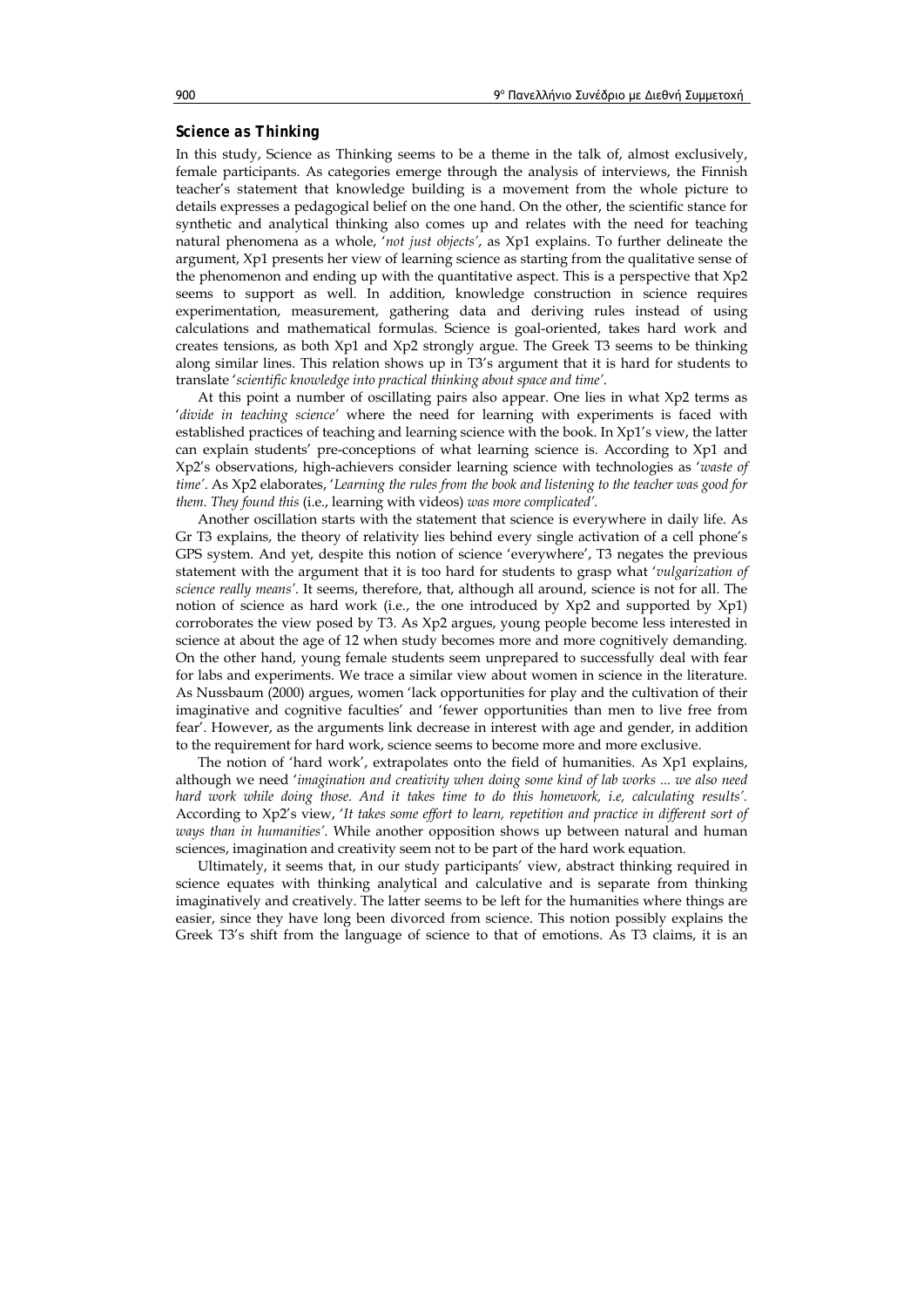attainable goal to aim for student gaining insights into literature rather than into the abstract history of Technology.

In the definition of her identity as scientist the Finnish teacher points out that, in addition to an adherence to facts, she also cares not to feed own values to students. This remark actually brings forward the opposition between the value free nature of sciences and the value laden-ess of humanities. It also brings forward that, eventually, the study participants seem to be neither value free nor theory free.

#### *Science as Method*

It is surprising how absent the notion of science per se is from Greek male teachers' speech. Both are Computer Science teachers in lower secondary education where the one-hour weekly time allocated has consequences not only on how the teachers view the content of learning but how they perceive their own position in the school as well. Teachers who specialize in Computers and Technology, like T1, T2 and T3 do, are frequently faced with work and travel to more than two schools in distant areas. In a sense they are 'teachers onthe-go'. It only comes natural that T2 categorizes the subject as second-rated in comparison to others more favored in the curriculum. One way to extend allocated time is by organizing after-school programs with student participation on voluntary basis. The programs involve inter-institutional, home and international partnerships and relations that are enhanced with web-based and digital technologies.

All study participants view social environments and digital technologies as spaces for student growth and development. The Greek teachers, mainly the male ones (T1 and 2), discuss these as spaces where opportunities open up for students to build and strengthen relationships with peers from other schools and countries. This approach attributes an interpretive property to technology. In this sense, student connecting with peers is a meaning making process, by becoming familiar with peers' everyday lives, what their views on specific subjects are etc., in web-enhanced discussions or through digital stories. In this way, students get to know peers and their cultural landscapes.

One after school theme concerns the environmental problems and risks the area is faced with. Another aims to enhance student understanding of illusions hidden in social networking sites. As both plans link with the teachers' background field, it is evident that opting for science-related topics is no accident at all. They combine this with a 'human relationship' oriented approach. As T2 argues, they (i.e., teachers) want to share views and opinions with students, in order to better understand how they think and feel about things. T1 argues that changes in, particularly, marginalized student attitudes toward schooling are visible. Developing a sense of responsibility, working in groups, learning and using technologies as pathways for communication seems to be the key of success in terms of student involvement. Although T3 does not overtly take this stance, her participation in the scheme points toward the same direction.

The Finnish experts also take a stance in favor of the view of 'digital technologies for learning that draws from cultural landscapes toward improved human relationships'. This becomes more obvious when Xp1 stresses out how important it is '*that learning science goes to their home and discuss with parents and siblings and friends'.* In this way students can learn not only through cables, says Xp1. Although this dimension is conflicting with the Greek view of building relations through cables the bottomline is more convergent than divergent: human relations do matter when learning about or with science.

Similarly, the Finnish teacher expresses a view of networked technologies for growth and development, and as ways to enrich the content of learning and keep up with rapid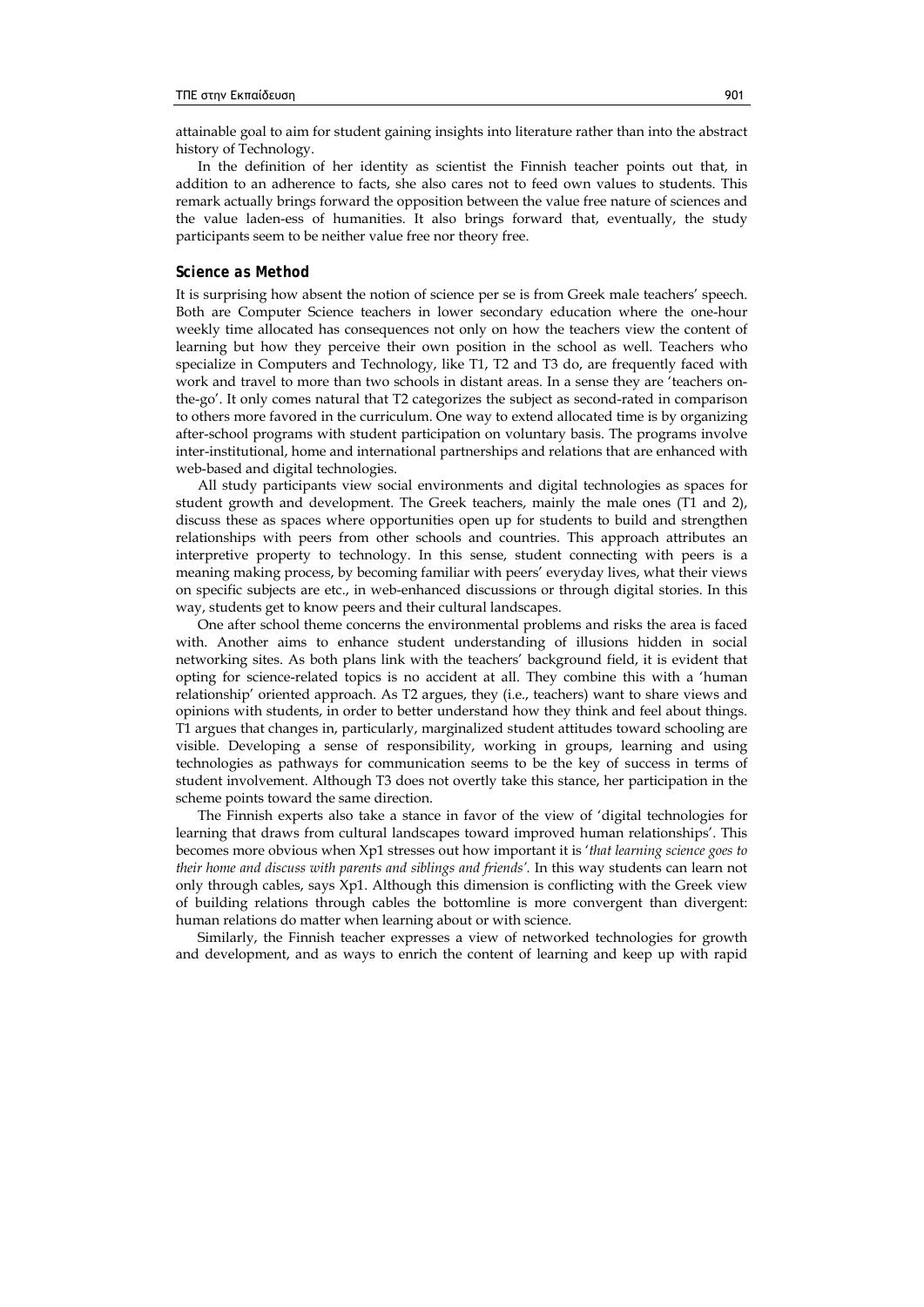scientific progress and science-related discussions. Moreover, social sites, such as blogs, can accomodate provocative ideas. However, her background as teacher in Upper secondary seems to pose time limitations and imposes a priority for subject-centered material coverage. Building identities in Upper secondary seems to be entrusted to popular sites that create space for students to socialize and grow there.

During the discussion, the Finnish teacher's scientific background in Biology becomes visible while she stresses out how important it is to keep with 'facts'. In this sense, the Internet infrastructure blurs the limits between what is essential, or fact, and what is not, which allows the teacher's skepticism to show up. She is not alone there. The Finnish experts bring forward the challenges of pedagogical integration of digital technologies, a point where especially the Greek male teachers are in agreement. Although launched from different kick-off points (e.g., reliability of information, bandwidth, software compatibility and update etc.), invisible systems of technology, like Pandora's box (Vivitsou et al., forthcoming), seem to package both hopes and fears into the experiences of the study participants.

Professional development, in terms of teaching science and using technologies to teach science, seems to be 'dark matter', a nowhere-leading path, for almost all. For the female Greek T3, it works for planning a state-of-the-art lesson, but, how students grow in the process, remains an issue. The male teachers are not very optimistic either. Other than becoming familiar with people from other cultures and perspectives, they do not see much personal learning or development taking place. The Finnish teacher does discuss practices with colleagues in the natural sciences but teaching science per se is like recipe to her. One of the Finnish experts (Xp2) expresses the view that teaching with technologies can enhance learning by video recording and observing the process.

## **Conclusions**

Overall, it seems that the science educators' thinking reflects instances of deductive logic, in the sense that they view science connected with regularities inferred axiomatically within a frozen universe (Polkinghorne, 1983). The view, however, of mediated publics as spaces where getting connected with peers enhances development and growth through an aesthetic appreciation of the world frees the view of technology from the instrumental approach to technology (Heidegger, 1977; Riis, 2010). As teachers use digital environments to create opportunities for learning science and science-related concepts by building relationships and communicating with others, they also attribute an interpretive property to technology (Ihde, 1990).

This kind of learning does not aim for the ideal of certainty. On the contrary, it builds knowledge gradually as young people gain insights through the multiple interpretations of peers' and own cultural landscapes. As this view reflects the logic of argumentation that supports the conclusion-making process, it indicates an instance of inductive reasoning. Anyway, as Polkinghorne (1983, p. 128) puts it, although 'there is no hope for eliminating all error' in order to reach the ideal, an agreement between what constitutes belief and reality can be reached through experience, in a process of negotiation with others of what the real is over time.

In addition to instances of inductive and deductive logic, teachers' talk presents underlying conceptions of science. These are made visible where, among others, the decreasing interest in science is related to age and gender, where a pessimistic view of development as scientist–educator shows up and where imaginative and creative thinking is seen as separated from hard work and the sciences. We believe that these conceptions, as